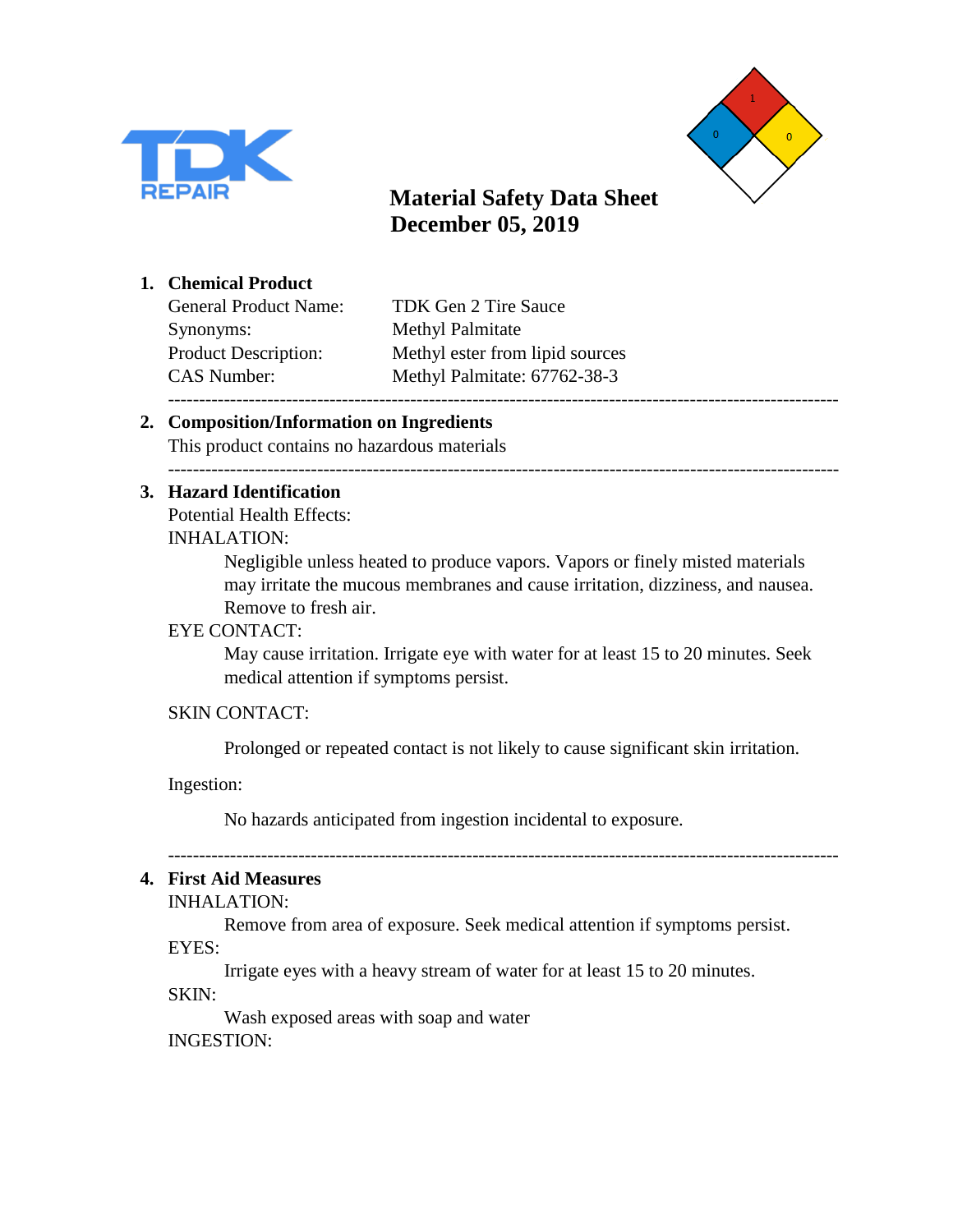



Give one or two glasses of water to drink. If gastro-intestinal symptoms develop, consult medical personnel. (Never give anything by mouth to an unconscious person.)

------------------------------------------------------------------------------------------------------------

## **5. Fire Fighting Measures**

Flash Point (Method Used): 218 C min (Pensky-Marten Closed Cup) Flammability Limits: None Known

### EXTINGUSHING MEDIA:

Dry chemical, foam, halon, CO2, water spray. Water stream may splash the burning liquid and spread fire.

# SPECIAL FIRE FIGHTING PROCEDURES:

Use water spray to cool drums exposed to fire.

# UNUSUAL FIRE AND EXPLOSION HAZARDS:

Methyl Cocoate soaked rags or spill absorbents can cause spontaneous combustion if stored near combustibles and not handled properly. Store Methyl Cocoate soaked rags and spill absorbents in approved safety containers and dispose of properly. Soaked rags may be washed with soap and water and allowed to dry in a well-ventilated area. Fire fighters should use self-contained breathing apparatus to avoid exposure to smoke and vapor.

------------------------------------------------------------------------------------------------------------

#### **6. Accidental Release Measures Spill Clean-Up Procedures**

Remove sources of ignition, contain spill to the smallest area possible. Stop leak if possible. Pick up small spills with absorbent materials and dispose of properly to avoid spontaneous combustion (see unusual fire and explosion section above).

Recover large spills for salvage or disposal. Wash hard surfaces with safety solvent or detergent to remove remaining film. Greasy nature will result in a slippery surface.

------------------------------------------------------------------------------------------------------------

# **7. Handling and Storage**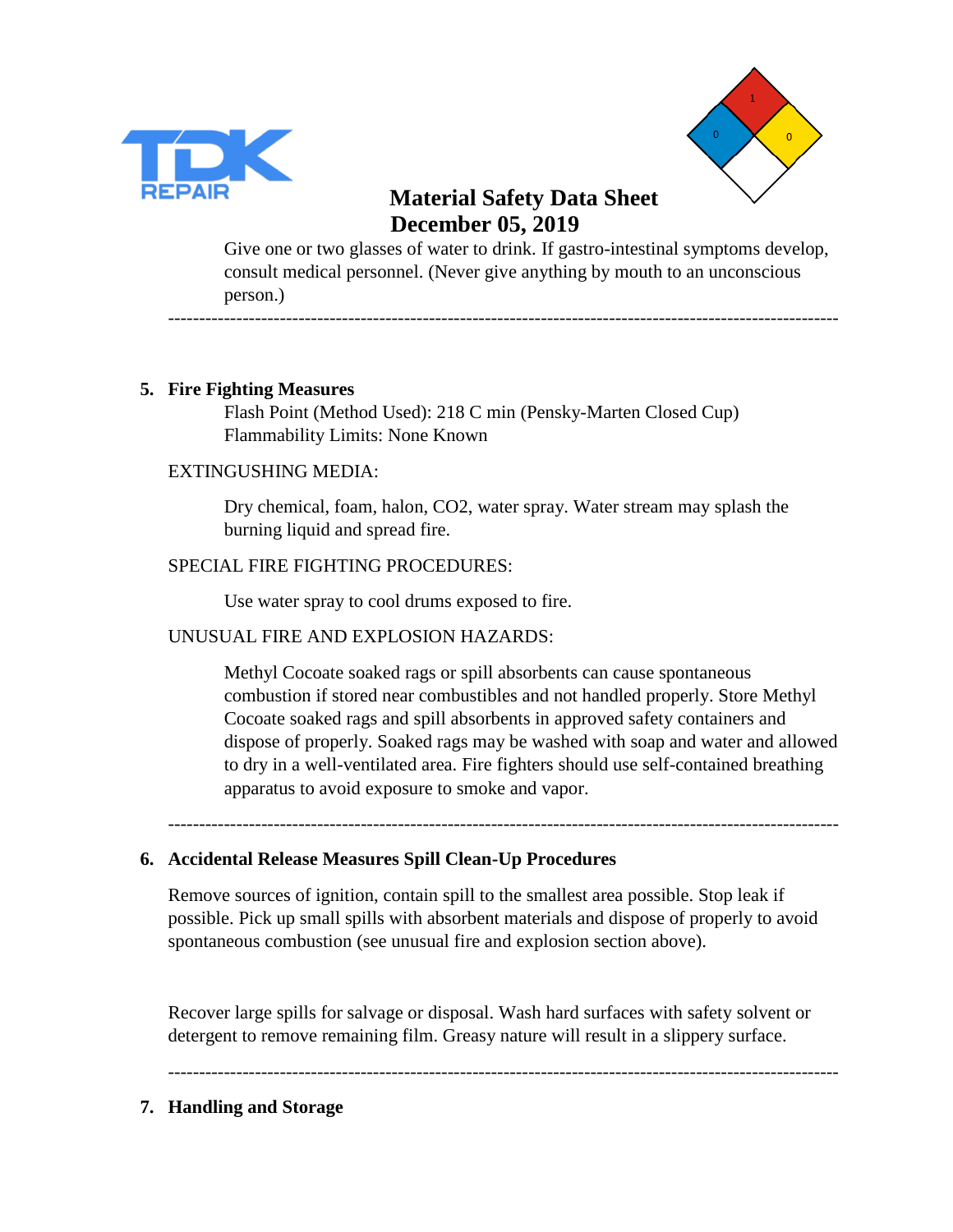



Store in closed containers between 40F and 120F.

Keep away from oxidizing agents, excessive heat, and ignition sources.

Store and use in well ventilated areas.

Do not store or use near heat, spark, or flame. Store out of sun.

### ------------------------------------------------------------------------------------------------------------

#### **8. Exposure Control / Personal Protection** RESPIRATORY PROTECTION:

If vapors or mists are generated, wear a NIOSH approved organic vapor/mist respirator.

# PROTECTIVE CLOTHING:

Safety glasses, goggles, or a face shield recommended to protect eyes from mists or splashing. PVC coated gloves recommend to prevent skin contact.

# OTHER PROTECTIVE MEASURES:

Wash exposed areas of skin and launder contaminated clothing before re-use.

------------------------------------------------------------------------------------------------------------

# **9. Physical and Chemical Properties**

Boiling point, 760 mm Hg: >204C Specific Gravity: 0.86 Vapor Pressure, mm Hg: <2 Vapor Density: >1 Appearance and Odor: pale yellow liquid, faint odor Volatiles, % by Volume: <2 Solubility in H2O: Insoluble Evaporation Rate, Butyl Acetate=1: <1

------------------------------------------------------------------------------------------------------------

# **10. Stability and Reactivity**

# General:

This product is stable and hazardous polymerization will not occur.

Incompatible Materials and Conditions to Avoid:

Strong oxidizing agents.

Hazardous Decomposition Products:

Combustion produces carbon monoxide, carbon dioxide along with thick smoke

------------------------------------------------------------------------------------------------------------

# **11. Disposal Considerations**

Waste Disposal: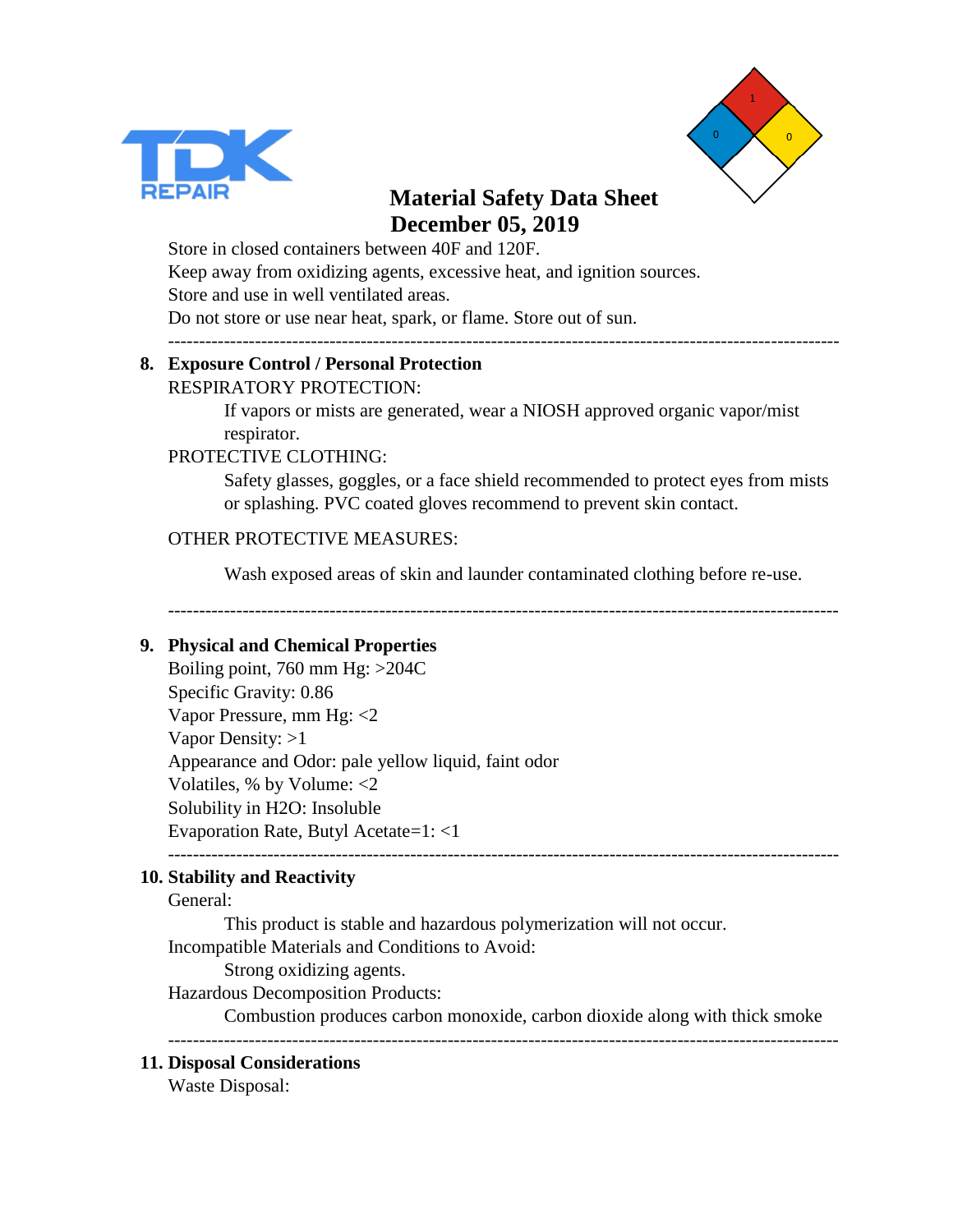



Waste may be disposed of by a licensed waste disposal company. Contaminated absorbent material may be disposed of in an approved landfill. Follow local, state and federal disposal regulations.

#### ------------------------------------------------------------------------------------------------------------

## **12. Transport Information**

UN Hazard Class: N/A NMFC:

Proper Shipping Name: Fatty acid ester Identification Number: 144920 Shipping Classification: 65

#### **13. Regulatory Information:**

#### OSHA:

This product is not hazardous under the criteria of the federal OSHA hazard communication standard 29 CFR 1910.1200. However, thermal processing and decomposition fumes from this product may be hazardous as noted in Sections 2 and 3.

------------------------------------------------------------------------------------------------------------

# TSCA:

This product is listed on TSCA

#### CERCLA:

Not Reportable

#### SARA TITLE III:

Section 312: None

Section 311/312: Non-hazardous under Section 311/312

Section 313: None

#### RCRA:

If discarded in its purchased form, this product would not be a hazardous waste either by listing or by characteristic. However, under RCRA, it is the responsibility of the user to determine at the time of disposal, whether a material containing the product or derived from the product should be classified as a hazardous waste.

Prop 65: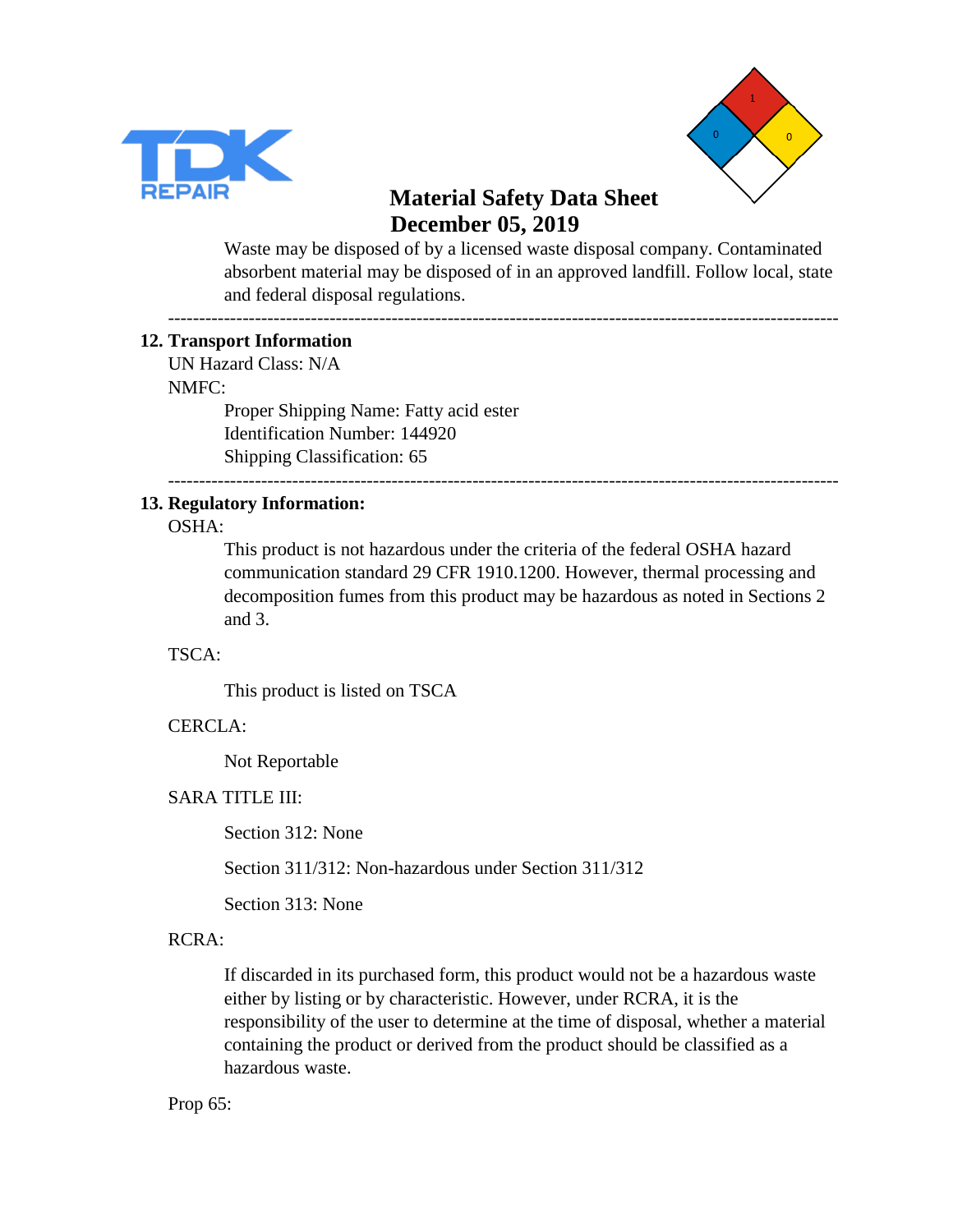



The following statement is made in order to comply with the California Safe Drinking Water and Toxic Enforcement Act of 1986. This product contains no chemicals known to the state of California to cause cancer.

------------------------------------------------------------------------------------------------------------

# **14. Other Info:**

This information relates only to the specific material designated and may not be valid for such material used in combination with any other materials or in any other process. Such information is to the best of the company's knowledge and believed accurate and reliable as of the date indicated. However, no representation, warranty or guarantee of any kind, expressed or implied, is made as to its accuracy, reliability or completeness and we assume no responsibility for any loss, damage or expense, direct or consequential, arising out of use. It is the user's responsibility to satisfy himself as to the suitableness and completeness of such information for his own particular use.